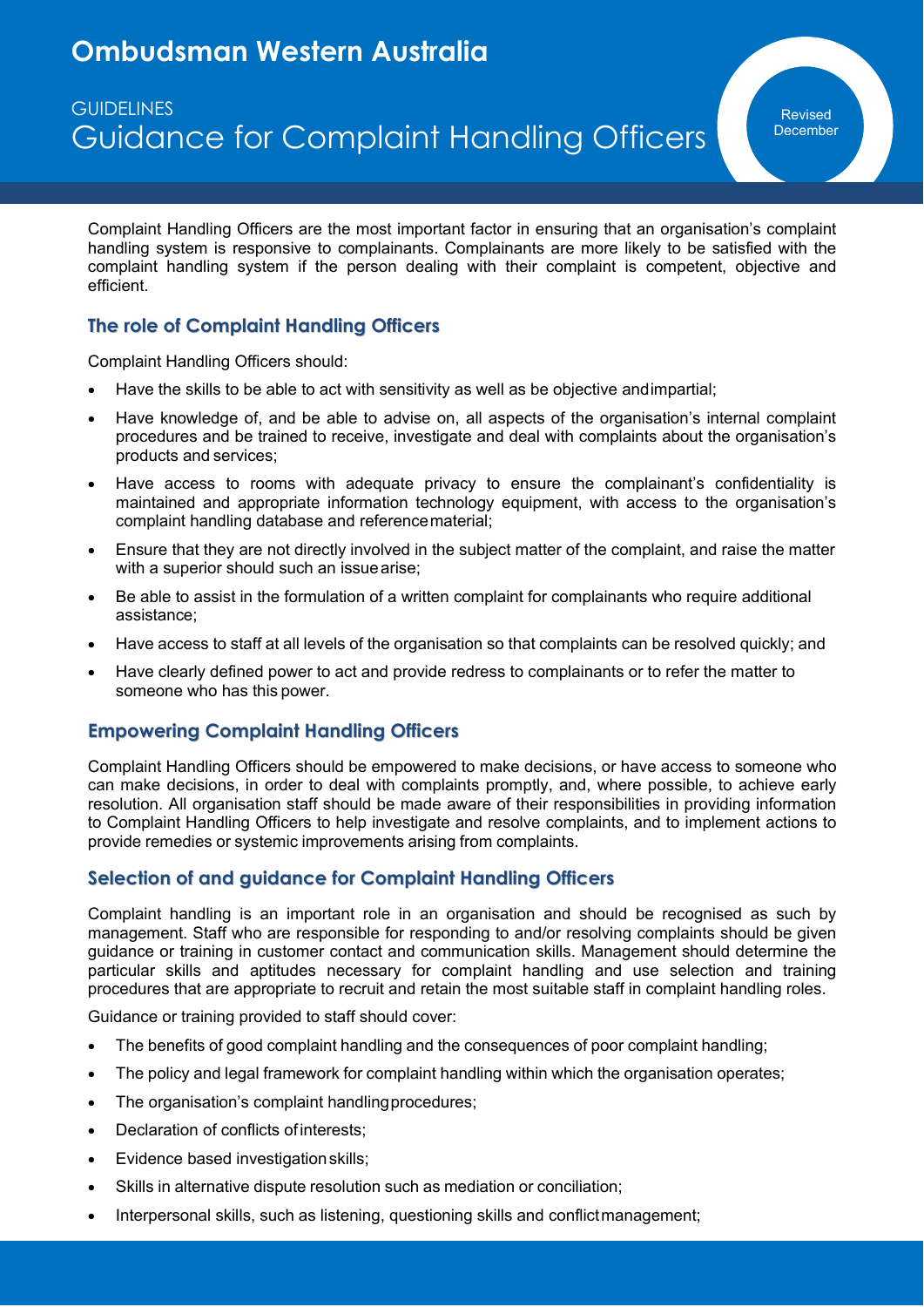- Communication skills for dealing with unreasonable complainant conduct or the unreasonable conduct of the person who is the subject of the complaint; and
- The organisation's record keeping plan, policies and procedures.

### **Delivering an effective complaint management system**

Complaint Handling Officers play a key role in ensuring that an organisation's complaint management system meets the key features required to make the system effective.

Complaint Handling Officers should apply the ten key principles for effective complaint handling when managing complaints. Effective complaint handlers should:

- Take a customer focused approach to handling complaints;
- Ensure that information about how and where to complain is kept up to date and available at all service delivery points;
- Ensure that the process for making complaints is easy to access and understand, particularly for members of the public that may require additional assistance or different approaches such as people with disabilities, people living in regional and remote areas, Indigenous Australians, children and young people, and people from linguistically and culturally diverse backgrounds;
- Acknowledge complaints in a timely manner, address complaints promptly and according to the order of urgency and keep the complainant informed throughout the process;
	- o Manage the complainant's expectations by explaining the complaint handling process, what the organisation can and cannot do, the timeframes for dealing with the complaint and when they might expect a response;
- Deal with complaints in an equitable, objective and fair manner;
	- o Declare any actual or potential conflicts of interest;
	- $\circ$  Clarify the key issues of the complaint with the complainant;
	- $\circ$  Act with courtesy, showing empathy and understanding but do not take sides;
	- $\circ$  Consult people within the organisation who have expertise relevant to the issue;
	- $\circ$  Ensure the principles of procedural fairness are maintained by providing the affected parties with an opportunity to give their side of the story and to comment on any adverse views;
	- o Act without bias, reach conclusions and form views on the facts of the case, taking into account matters that are relevant and not those that areirrelevant;
	- $\circ$  Give reasons for any decisions made, any changes that have resulted from the complaint and details of any remedy;
- Keep personal information relating to complaints confidential;
- Ensure remedies are provided where appropriate;
	- $\circ$  Where possible, consider the use of alternative dispute resolution methods to resolve complaints at the earliestopportunity;
- Ensure complainants are informed of independent internal and external review or appeal processes;
- Ensure responses and outcomes of complaints are recorded, filed and reported to management and monitor implementation of remedies and actions to improve practices; and
- Analyse complaints to identify recurring themes and trends and report these to management to assist with organisational continuous improvement programs.

The Ombudsman WA publications *The principles of effective complaint handling, Effective handling of complaints made to your organisation - An Overview, Making your complaint handling system accessible* and *Complaint handling system Checklist* provide additional advice to assist Complaint Handling Officers.

**Ombudsman Western Australia**